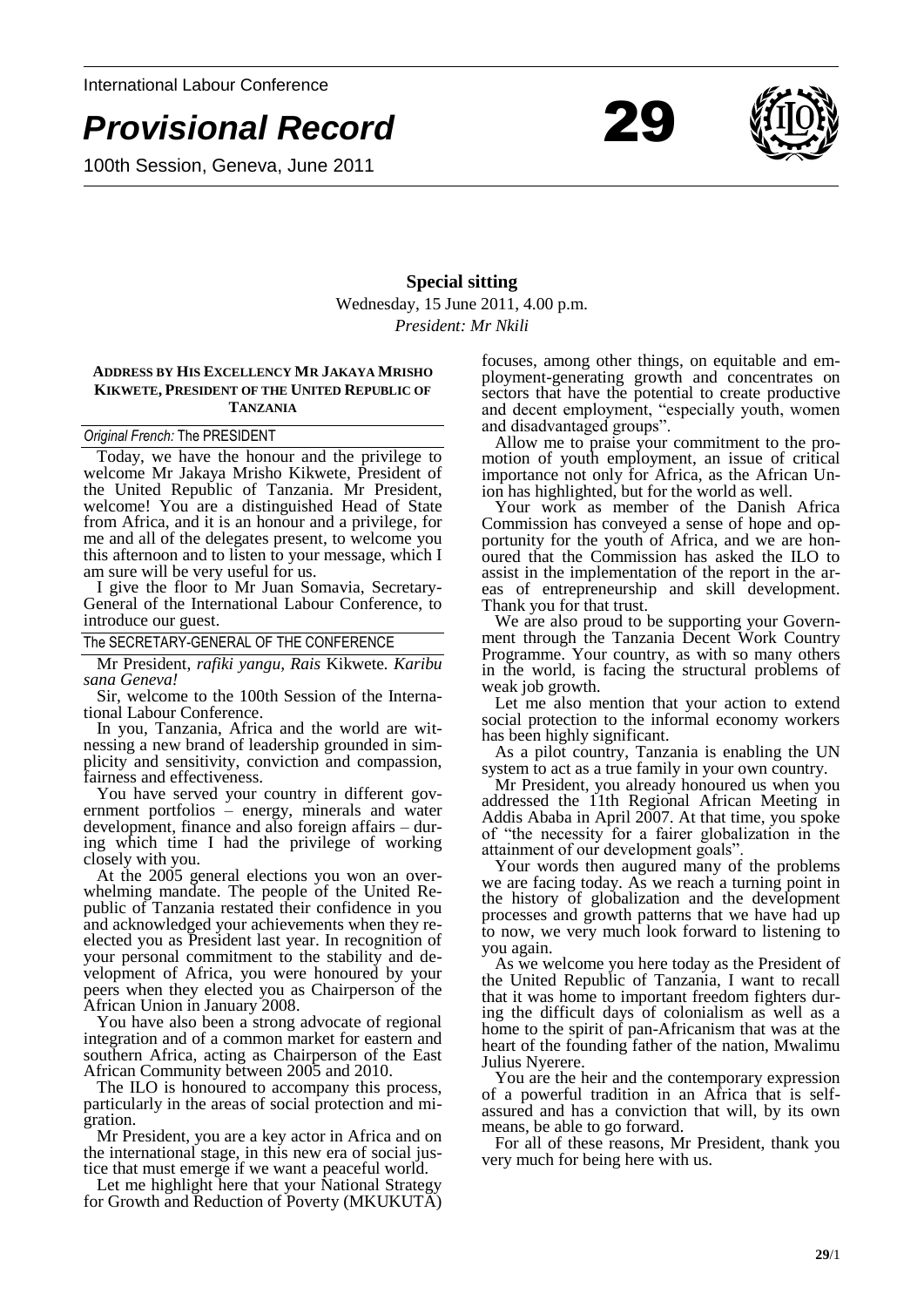## *Original French:* The PRESIDENT

It is now my honour to give the floor to His Excellency Mr Jakaya Mrisho Kikwete, President of the United Republic of Tanzania.

Mr Jakaya Mrisho KIKWETE *(President of the United Republic of Tanzania)*

Let me begin by congratulating you, Professor Robert Nkili, Minister of Labour and Social Security of the Republic of Cameroon, on your welldeserved election to the presidency of the 100th Session of the International Labour Conference.

I would like to assure you of my personal support, as well as that of the Tanzanian delegation, in the discharge of your responsibilities.

Allow me also to express my sincere appreciation to the ILO Director-General, His Excellency Ambassador Juan Somavia, for his kind invitation for me to address this historic 100th Session of the International Labour Conference. I feel greatly honoured and privileged to be afforded the rare opportunity of being associated with such an important milestone.

Mr President, this year's session of the Conference is a very special one for the International Labour Organization and all its members. It marks an important milestone in its history. As we all know, the ILO was founded to eliminate all forms of exploitation of workers and labour.

During the past 99 sessions to this historic one today, the world has witnessed millions of workers being freed, social protection being advanced and labour standards being regularized and enhanced. It is indeed a milestone worth celebrating.

There is another reason for us to celebrate on this auspicious occasion. The ILO has proved itself to be a formidable organization. The Organization has shown an enormous degree of resilience. The ILO has not only survived but has actually grown from strength to strength amid this challenging, historic epoch.

Allow me also to mention another important factor that I appreciate about the ILO. This Organization has remained proactive and has always kept abreast of changing world circumstances.

As a result, the ILO has remained relevant at all times and the unwavering bulwark of workers' rights and advancement. It was no surprise to me, therefore, that the ILO was among the first international organizations, if not the first, to raise the alarm on the negative trends of globalization.

No wonder the ILO introduced the Decent Work Agenda to respond to the call for social justice to millions of workers in the wake of globalization.

This Organization has been at the forefront of advancing the agenda for the protection of the vulnerable, particularly women and children the world over.

I consider the theme of this session very opportune indeed, given the high levels of unemployment and the challenge to the working environment facing many workers.

By focusing on the new era of social justice, the 100th Session of the International Labour Conference addresses the all important matter of ensuring basic services and safeguards for the poor, the vulnerable and the marginalized.

It also puts emphasis on the importance of creating opportunities for decent work which, by definition, means availability of jobs that are productive and secure, jobs that ensure respect for labour rights, jobs that provide adequate income to the workers, offer social protection and allow social dialogue and bargaining.

This meeting is taking place at a time when globalization continues to pose challenges and present opportunities for countries, as well as for the work of the International Labour Organization.

The relationship between globalization and labour is that of interdependence. Globalization depends on labour for its success. As a result, a crisis in globalization inevitably results in worsening conditions of labour, even though its prosperity does not mean social justice.

The recent economic and social crisis has posed new challenges to the realization of the Decent Work Agenda and threatens to erode some of the lofty gains the world has made in the past decades.

These new challenges demand new approaches. The ILO Director-General's Report speaks volumes about this and provides us with a new yardstick for viewing the global challenges. It calls for the transformation of existing patterns of growth to make them economically more efficient, socially stable, environmentally friendly and politically sustainable.

The Report's message is timely because it challenges us all to rethink how we conduct socioeconomic affairs. This Report gives credence to the work of the World Commission on the Social Dimension of Globalization which my immediate predecessor, His Excellency Benjamin Mkapa, had the opportunity to co-chair with the President of Finland, Her Excellency Tarja Halonen.

The Commission affirmed the existence of unfairness in globalization and proposed ways to redress the situation. There are, in our globalized world, patterns of growth that are skewed against developing nations. This is not right; it is neither acceptable nor is it sustainable.

Globalization therefore demands an objective and transformative leadership that can respond to these myriad challenges by designing and promoting policies that can steer the world economy to a more just, equitable and sustainable development.

We highly appreciate the ILO's leadership role on this important matter, and Ambassador Juan Somavia will always be remembered for his invaluable contribution in this regard.

Achieving social justice and decent work in a globalized area has proven to be a daunting task for many developing countries, especially in sub-Saharan Africa where the majority of the poor nations are.

There are several reasons for this state of affairs: firstly, in the quest to attract foreign investments countries are compelled to create a conducive investment environment. Unfortunately, in many countries this has been done at the expense of great labour, social and environmental costs.

As we all know, and ironically so, foreign direct investments are attracted to places where there are low wages, to places where there are lower taxes and to places where there are fewer environmental regulations. Clearly these trends, which are the current expression of globalization, are at odds with the ILO's goal of securing decent work and environmental protection.

Difficult as it may seem, it is imperative for developing countries to design policies that promote efficient growth patterns that are inclusive, environmentally friendly and sustainable. After all, sus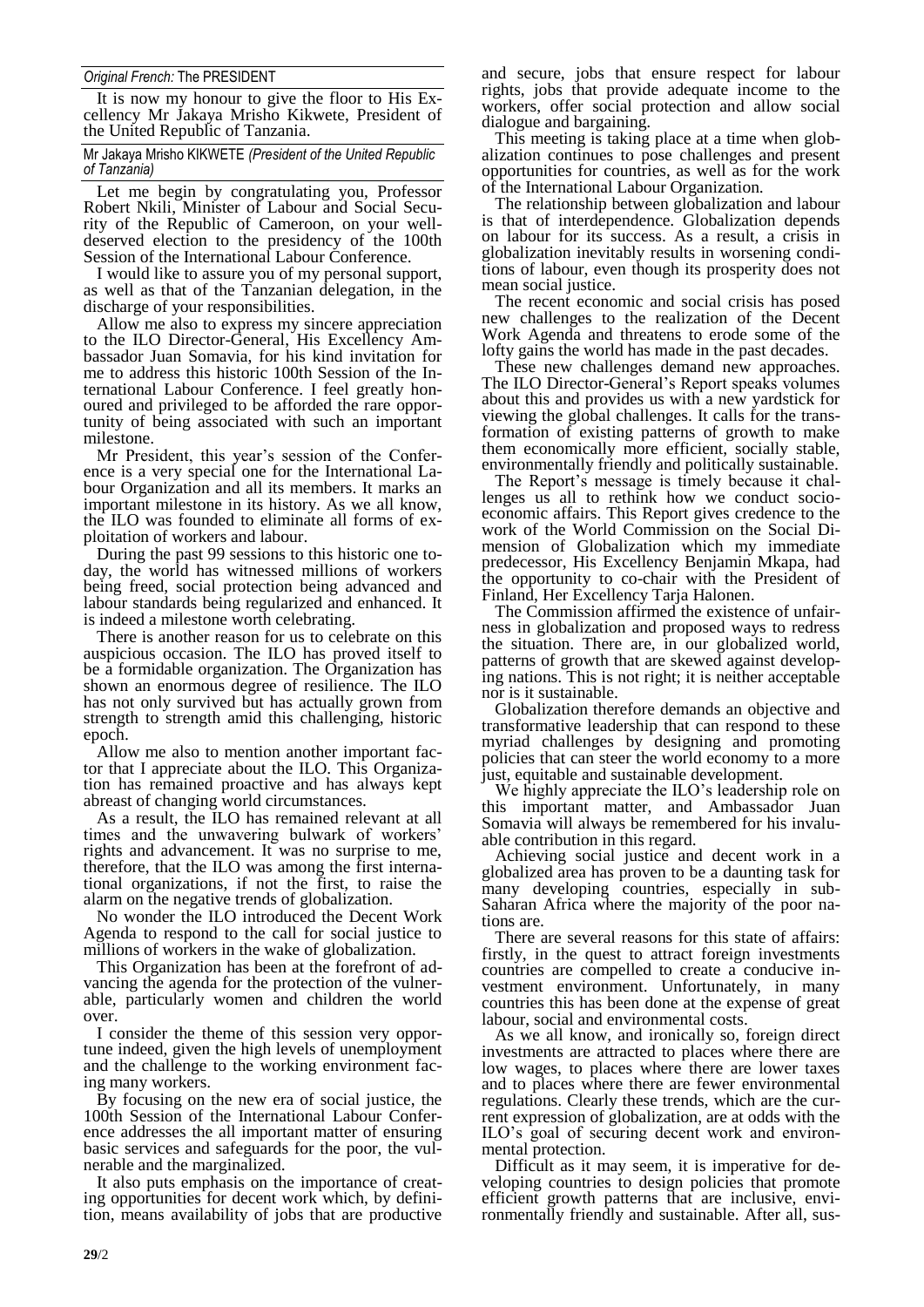tainable development calls for a balance between profits, people and the planet.

Secondly, the majority of the people in Africa – 70 per cent or more – are employed in agriculture, which by and large remains traditional and subsistence. Unfortunately there is little use of modern science and technology in agricultural production and there is over-dependence on seasonal rainfall patterns. With climate change, frequent droughts and unpredictable floods, things have become very difficult for the agricultural sector.

As a result, both productivity and production in many places are very low. This, coupled with the volatility of markets for agricultural commodities, makes engaging in agriculture less rewarding and creating decent work a serious challenge.

Despite these challenges there is hope that, with the appropriate policies and innovating interventions, African agriculture can be transformed, can become more productive and can guarantee decent work. We have to modernize production methods. We have to establish agro-processing industries. Why should we continue to be exporters of primary commodities? Why should we continue to export jobs to the developed countries? Why not create those jobs in Africa, improve domestic markets, increase access to international markets and get fair prices on both local and global markets?

It defeats the purpose to talk of social justice if one does not take into account the fate of the poor farmers who form the majority of the labour force on the African continent.

We also need to address the problem of unemployment and underemployment which is ever increasing, particularly among the youth in developing countries. This is a constant and serious challenge with undeterminable consequences. Addressing this problem effectively is not so very easy for most countries, given the low level of development of our economies.

Therefore joint, collaborative efforts are needed. This would involve governments, local and international businesses, civil society organizations and development partners to jump-start and increase the speed of job creation in developing countries.

The third reason is the presence of a large informal sector in Africa. Many people enter the informal sector, not as a matter of choice, but because of the need to survive. In situations of extreme poverty and high employment, the informal sector becomes the saviour. It offers ease of entry, as it is less regulated and has relatively low requirements in terms of education, skills, technology and capital.

However, most jobs in the informal sector fail to meet the requirements of decent work. Therefore, the challenge before us is to strike the balance between the need for work and the pronounced deficits in the informal sector. This is a challenge for all of us to find a suitable answer. If successful, it could allow millions of workers in Africa to make a living. Millions could lift themselves out of poverty and into working conditions that are decent.

I welcome the decision to include in the agenda of this 100th Session the issue of decent work for domestic workers. There are millions of people around the world, particularly women and children, who are engaged in this type of work to provide a living for themselves and for their families.

Unfortunately, despite the important services they render to their employers and their households, domestic workers are among the most exploited and most abused worldwide. Worse still, they usually receive scant attention from policy-makers. Fortunately for us in the United Republic of Tanzania, they are recognized by law and they are well anchored in our basic rights provision.

All of us here know about the global campaign on social protection and coverage for all which was launched in 2003 to promote and extend social security to all with interactive strategies.

We are aware, in this regard, of the ILO Declaration on Social Justice for a Fair Globalization, and I would like to use this opportunity to express the United Republic of Tanzania's gratitude to the ILO for the technical and financial support provided to its constituents. Indeed, the extension of social security can be achieved through tripartite collaboration and adherence to international labour standards. Nevertheless, innovative policy mechanisms and dialogue between employer, employee and government are essential.

The United Republic of Tanzania has a number of social security schemes which are either contributory or non-contributory. They provide short- and long-term benefits for health care, education, maternity leave, employment injury, retirement and survivors' benefits and patients. Yet to a great extent these schemes are still limited in scope, since only 5.4 per cent of the total workforce of 16 million Tanzanians is not covered. It is only 5.4 per cent covered so the remaining nearly 95 per cent is not covered.

The remaining members of the labour force in the informal sector are not covered. They therefore turn to family and community-based social support systems which, to say the least, are inadequate and unpredictable. This is far too low a coverage and a serious deficit that we have resolved to overcome. I am glad to say that work has already started. We are exploring the possibilities of relaxing criteria for qualifications so as to enable workers in the informal sector to access and benefit from social security schemes. Some of the social security schemes have already developed programmes whereby individuals in the informal sector can voluntarily register with them. I am sure their success will encourage the others to do the same.

I am also pleased to inform this august assembly that we have delivered on the promise of establishing a social security regulatory authority. The institution is already in place and performing its functions of oversight, regulation and harmonization of social security schemes. Besides that, the regulatory authority is also charged with the task of developing strategies to extend social security coverage to as many people as possible. We hope, in this regard, that the elderly, the vulnerable and those working in the informal sector will be covered and benefit from it.

Before I conclude, I would like to say a few words to acknowledge social dialogue is an important pillar for attaining conditions of decent work. I say so from first-hand experience of the Tanzanian workplaces. Where this pillar has been well established, it has served well to improve work relationships, thus promoting harmony, enhanced productivity and economic growth. Social dialogue creates a space for reflection instead of negotiations driven by emotions. It can therefore replace adversarial relationships with collaborative partnerships, develop a shared understanding of problems and fa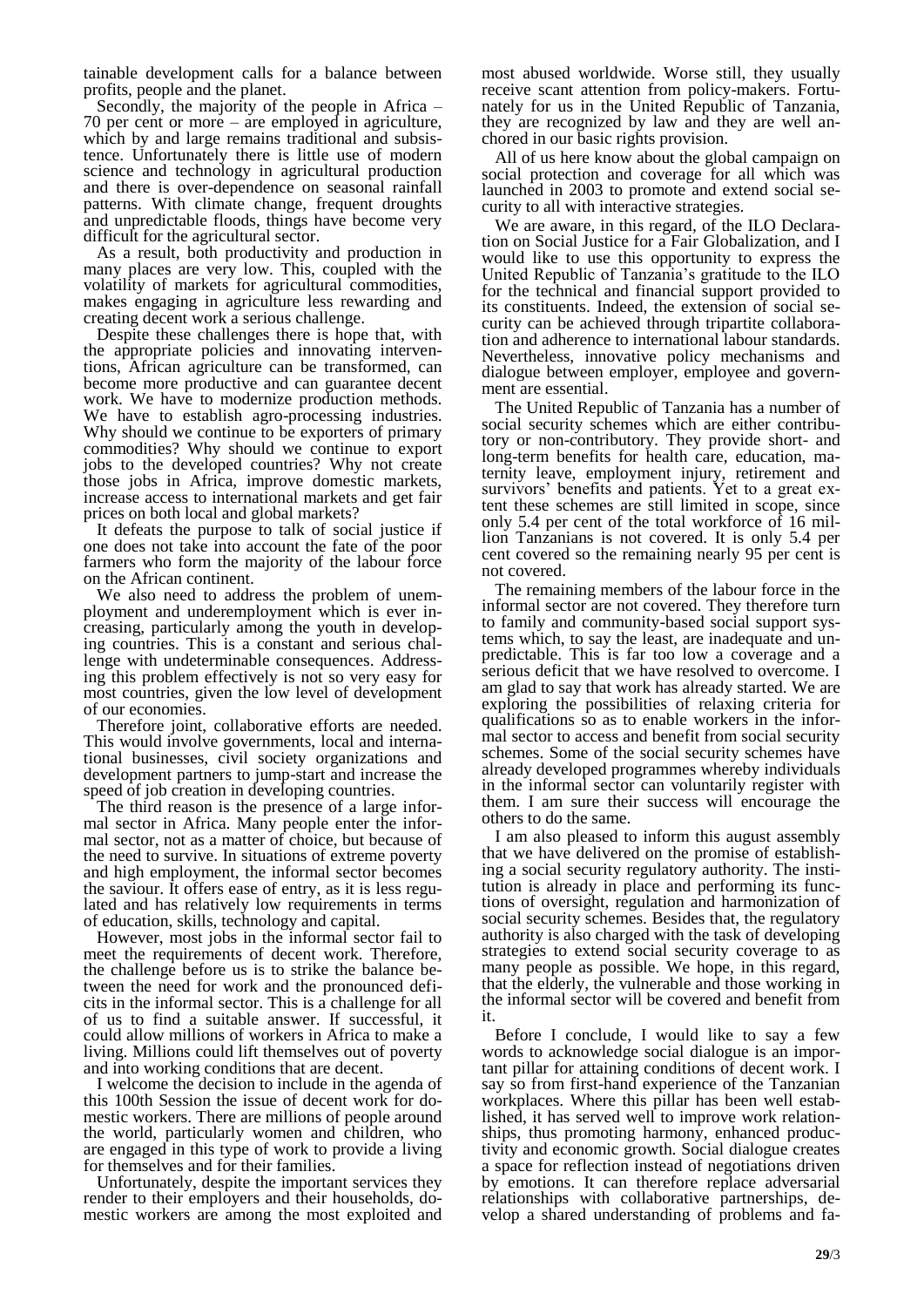cilitate constructive discussions on policy formulation.

The United Republic of Tanzania remains committed to enhancing social dialogue at all levels. This has proved to be of great value in harnessing and improving industrial relations in the country. We see to it that all the established organs of the ILO function properly and deadlines are met.

We in the Government, on our side, will not falter in meeting our obligations and commitments. I am happy that we have maintained the planned meetings with trade union leaders during the budget preparation processes. The dialogue has helped us to find common understanding of a number of pressing issues that upset the workers and affected their welfare. I personally maintained regular meetings with trade union leaders some days before our May Day celebrations. At our last meeting this year, we agreed to increase the frequency of these meetings, preferably to three times a year. We are committed to ensuring that we deliver on this promise. This dialogue has again proved useful, and it is in the interests of all of us to ensure that it continues and endures.

Let me conclude by once again saying thank you for availing me with this rare opportunity to address the 100th Session of the International Labour Conference. I join hands with all of you in celebrating the great successes of this Organization that have been achieved over the many years. We look forward to a future full of optimism that social justice for all will be realized.

#### *Original French:* The PRESIDENT

Your Excellency, Mr President, we thank you very sincerely for your message, which holds many lessons for the 100th Session of the International Labour Conference.

*(The Conference adjourned at 4.25 p.m.)*